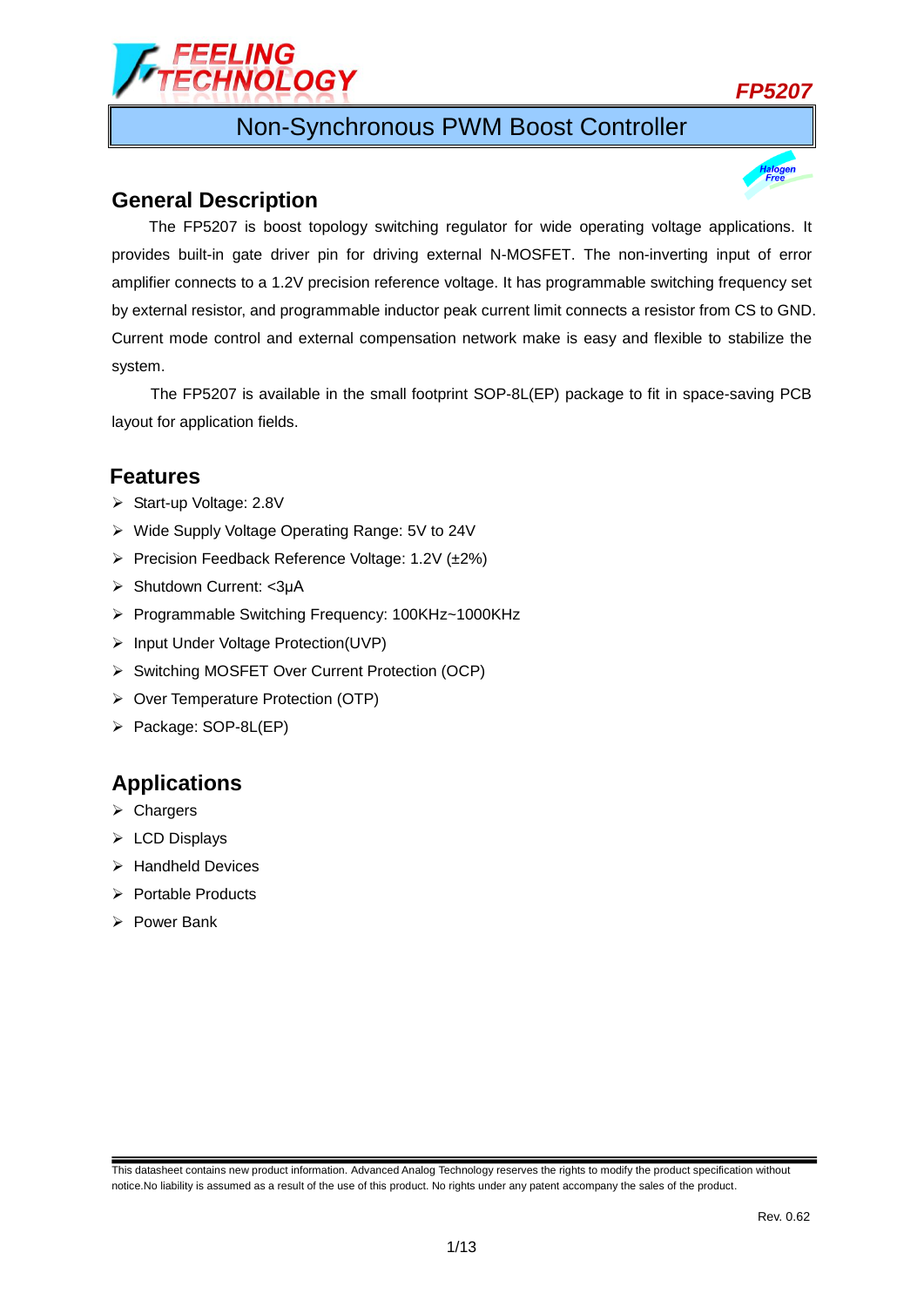

# **Typical Application Circuit**



## **Function Block Diagram**



This datasheet contains new product information. Advanced Analog Technology reserves the rights to modify the product specification without notice.No liability is assumed as a result of the use of this product. No rights under any patent accompany the sales of the product.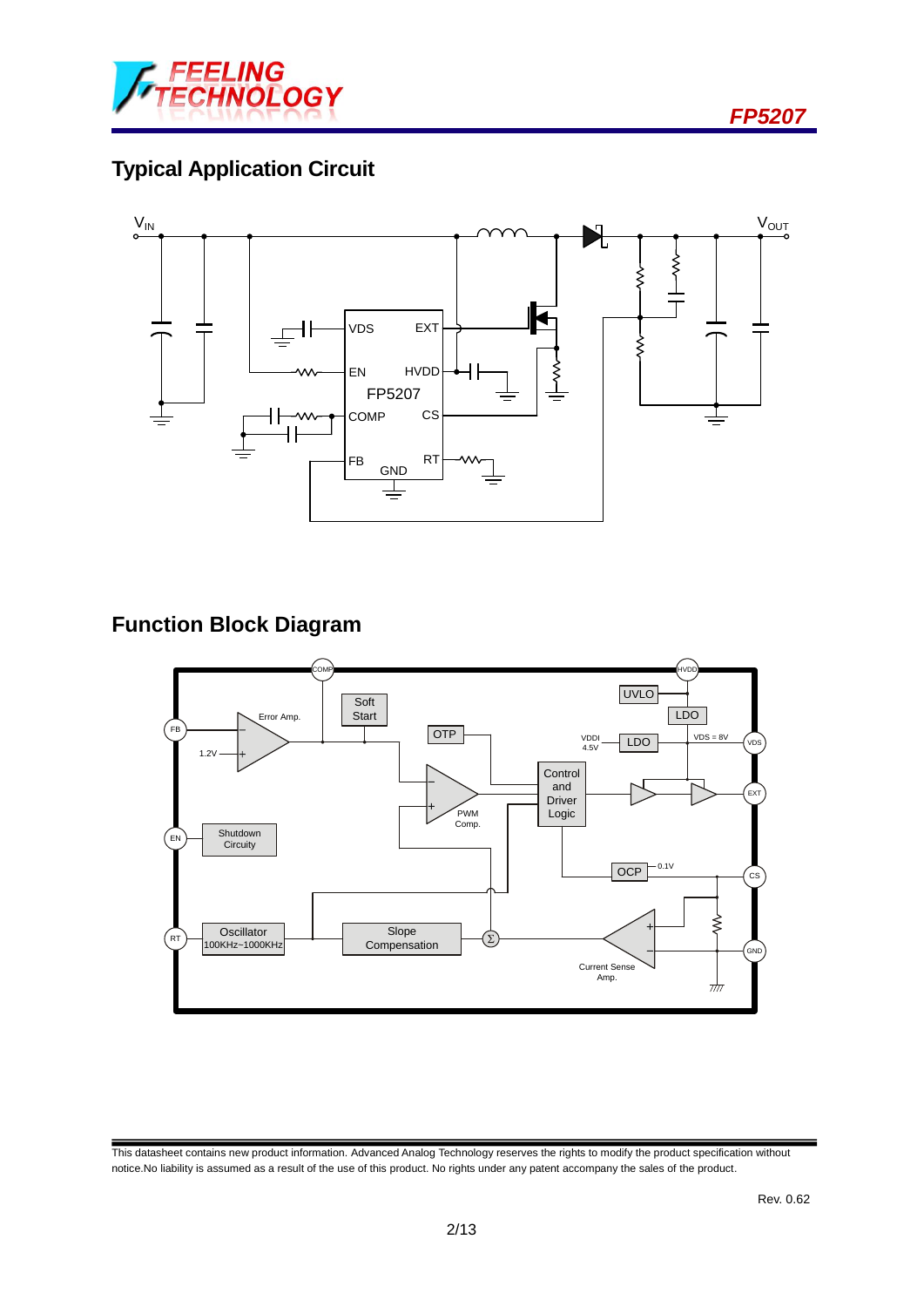

# **Pin Descriptions**

### **SOP-8L (EP)**





| <b>Name</b> | No.            | 1/0 | <b>Description</b>                                                    |  |
|-------------|----------------|-----|-----------------------------------------------------------------------|--|
| <b>VDS</b>  | 1              | P   | Power Supply for Internal Control Circuits and<br><b>Gate Drivers</b> |  |
| EN          | $\overline{2}$ |     | Enable Control                                                        |  |
| <b>COMP</b> | 3              | O   | Compensation                                                          |  |
| FB          | 4              |     | Error Amplifier Inverting Input                                       |  |
| RT.         | 5              |     | <b>Frequency Programming</b>                                          |  |
| CS          | 6              |     | <b>MOSFET Switch Current Sense</b>                                    |  |
| <b>HVDD</b> | 7              | Р   | <b>IC Power Supply</b>                                                |  |
| <b>EXT</b>  | 8              | O   | <b>Gate Driver Output</b>                                             |  |
| <b>GND</b>  | 9(EP)          | P   | IC Ground (Exposed PAD) - Must Connect to<br>Ground                   |  |

This datasheet contains new product information. Advanced Analog Technology reserves the rights to modify the product specification without notice.No liability is assumed as a result of the use of this product. No rights under any patent accompany the sales of the product.

 *FP5207*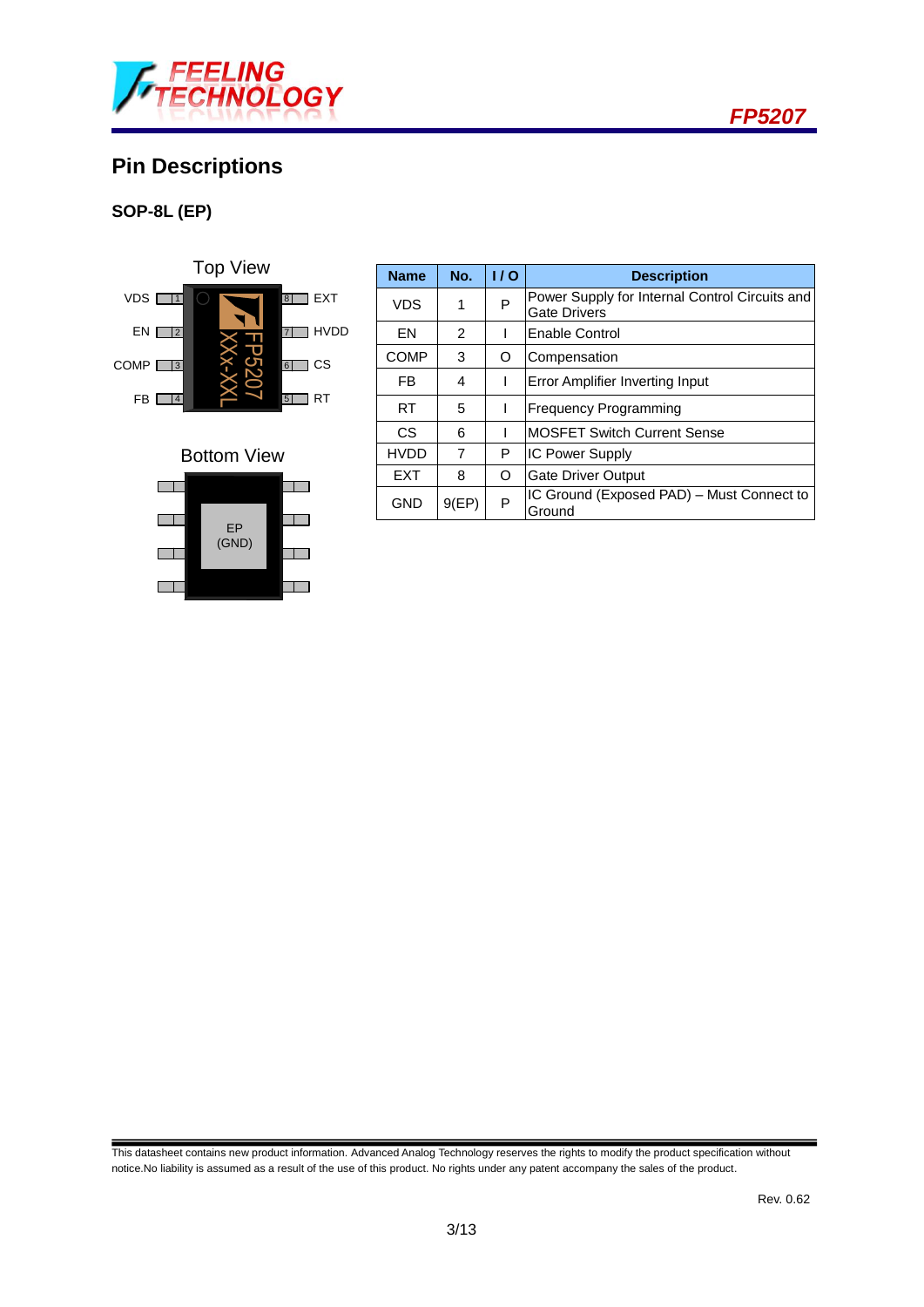

# **Marking Information**

#### **SOP-8L(EP)**



**Halogen Free**: Halogen free product indicator **Lot Number**: Wafer lot number's code

**Internal ID**: Internal Identification Code

**Per-Half Month**: Production period indicator in half month time unit

- For Example :  $A \rightarrow$  First Half Month of January
	- $B \rightarrow$  Second Half Month of January
	- $C \rightarrow$  First Half Month of February
	- $D \rightarrow$  Second Half Month of February

Year: Production year's last digit

This datasheet contains new product information. Advanced Analog Technology reserves the rights to modify the product specification without notice.No liability is assumed as a result of the use of this product. No rights under any patent accompany the sales of the product.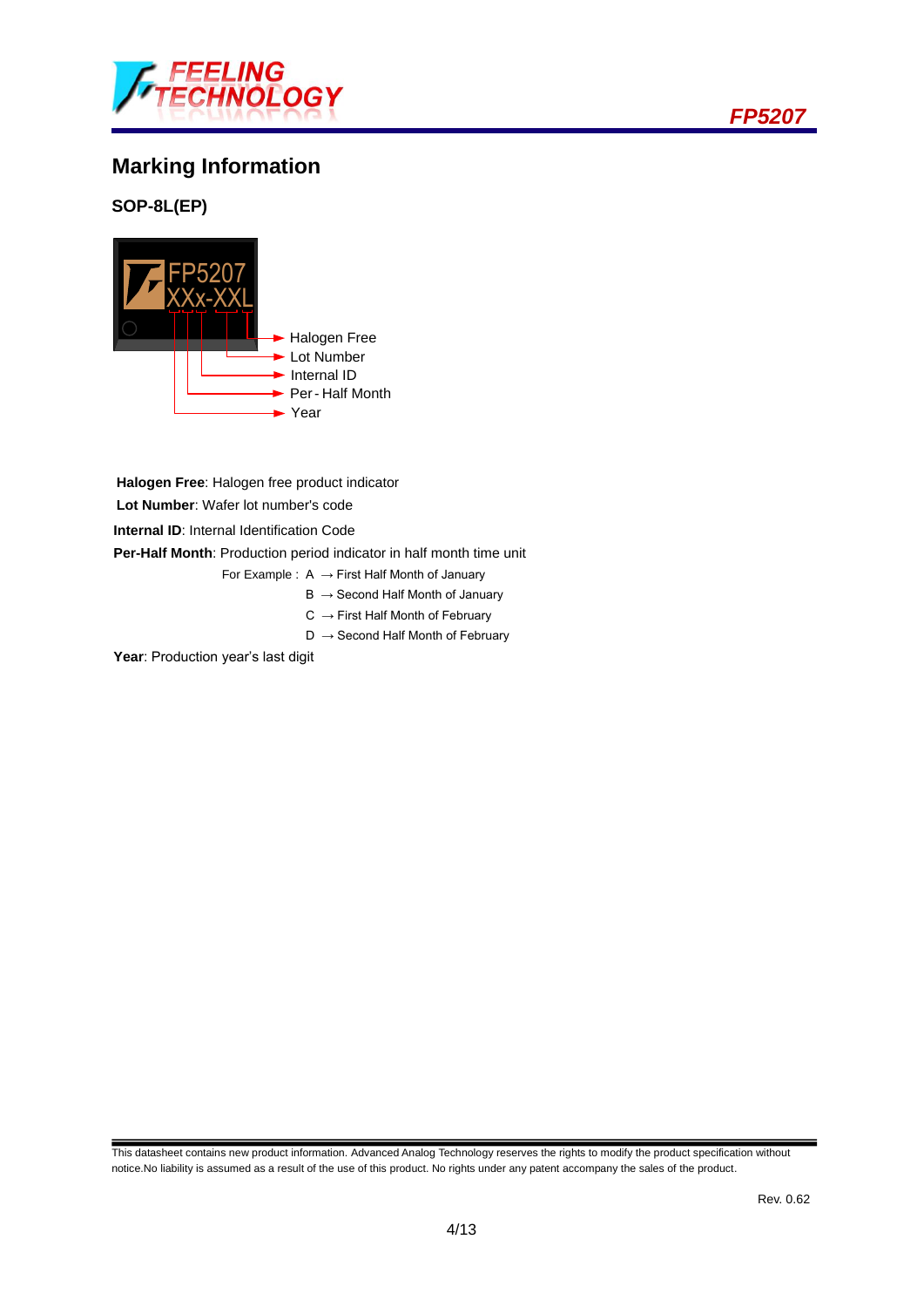

# **Ordering Information**

| <b>Part Number</b>  | <b>Operating Temperature</b> | <b>Package</b> | <b>MOQ</b> | <b>Description</b> |
|---------------------|------------------------------|----------------|------------|--------------------|
| <b>IFP5207XR-G1</b> | -25°C ~ 85°C                 | SOP-8L (EP)    | 2500EA     | Tape & Reel        |

# **Absolute Maximum Ratings**

| <b>Parameter</b>                         | Symbol               | <b>Conditions</b>   | Min.   | Typ. | Max.   | <b>Unit</b>     |
|------------------------------------------|----------------------|---------------------|--------|------|--------|-----------------|
| Supply Voltage                           | <b>HVDD</b>          |                     | $-0.3$ |      | 25     | V               |
| VDS, EXT Voltage                         |                      |                     | $-0.3$ |      | 16     | V               |
| <b>Others Pin Voltage</b>                |                      |                     | $-0.3$ |      | 6      | V               |
| Thermal Resistance (Junction to Ambient) | $\theta$ JA          | SOP-8L (EP)         |        |      | $+60$  | $\degree$ C / W |
| Thermal Resistance (Junction to Case)    | $\theta_{\text{JC}}$ | SOP-8L (EP)         |        |      | $+10$  | $\degree$ C / W |
| <b>Junction Temperature</b>              | $T_{J}$              |                     |        |      | $+150$ | °C              |
| <b>Operating Temperature</b>             | $T_{OP}$             |                     | $-25$  |      | $+85$  | °C              |
| Storage Temperature                      | ${\sf T}_{\tt ST}$   |                     | $-65$  |      | $+150$ | °C              |
| Lead Temperature                         |                      | (soldering, 10 sec) |        |      | $+260$ | °C              |

# **IR Re-flow Soldering Curve**



This datasheet contains new product information. Advanced Analog Technology reserves the rights to modify the product specification without notice.No liability is assumed as a result of the use of this product. No rights under any patent accompany the sales of the product.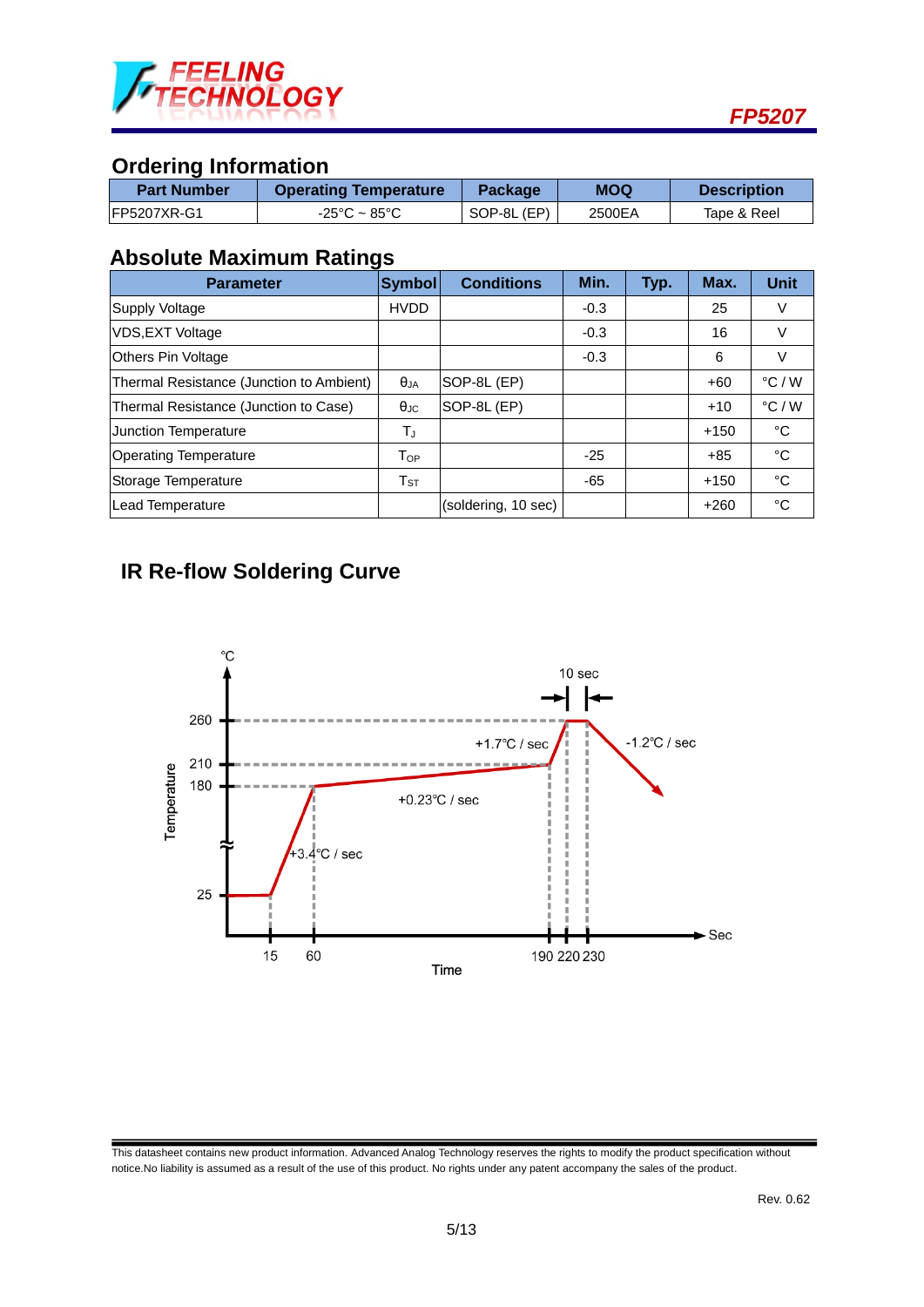

## **Recommended Operating Conditions**

| <b>Parameter</b>            | <b>Symbol</b> | <b>Conditions</b>   | Min. | Typ. | Max.  | <b>Unit</b> |
|-----------------------------|---------------|---------------------|------|------|-------|-------------|
| Supply Voltage              | HVDD          |                     |      |      | 24    |             |
| Operating Temperature Range | A             | Ambient Temperature | -25  |      | $+85$ | $\sim$      |

### **DC Electrical Characteristics** (HVDD=12V, T<sub>A</sub>=25°C, unless otherwise specified)

| <b>Parameter</b>                                       | <b>Symbol</b>          | <b>Conditions</b>     | Min.  | Typ.           | Max.  | <b>Unit</b>     |
|--------------------------------------------------------|------------------------|-----------------------|-------|----------------|-------|-----------------|
| <b>System Supply Input</b>                             |                        |                       |       |                |       |                 |
| Start-up Voltage                                       | $HV_{DD}$              |                       | 2.8   |                |       | V               |
| Input Supply Range                                     | <b>HV<sub>DD</sub></b> |                       | 5     |                | 24    | V               |
| Under Voltage Lockout                                  | VUVLO                  |                       |       | 2.6            |       | V               |
| <b>UVLO Hysteresis</b>                                 |                        |                       |       | 0.2            |       | V               |
| Average Current                                        | $I_{\rm CC}$           | FB=1.0V, Switching    |       | $\overline{2}$ |       | mA              |
| Quiescent Current                                      | $_{\rm lcc}$           | FB=1.3V, No Switching |       | 800            |       | μA              |
| <b>Shutdown Current</b>                                | $_{\rm lcc}$           | V <sub>EN</sub> =GND  |       |                | 3     | μA              |
| Input Supply Voltage                                   | $V_{DS}$               | $HVDD=12V, IDS=0A$    | 7.5   | 8              | 8.5   | $\vee$          |
| <b>Oscillator</b>                                      |                        |                       |       |                |       |                 |
|                                                        |                        | RT=NC                 | 120   | 150            | 180   | KH <sub>Z</sub> |
| <b>Operation Frequency</b>                             | fosc                   | $RT = 51K\Omega$      | 320   | 370            | 420   | KH <sub>Z</sub> |
| Maximum Duty Ratio                                     | %                      | FB=1.0V               |       | 90             |       | %               |
| <b>Reference Voltage</b>                               |                        |                       |       |                |       |                 |
| Feedback Voltage                                       | $V_{FB}$               | $HVDD=12V$            | 1.176 | 1.2            | 1.224 | V               |
| <b>Enable Control</b>                                  |                        |                       |       |                |       |                 |
| Enable Voltage                                         | $V_{EN}$               |                       | 1.42  | 1.50           | 1.58  | $\vee$          |
| Shutdown Voltage                                       | $V_{EN}$               |                       |       | 1.3            |       | V               |
| <b>UVEN Hysteresis</b>                                 |                        |                       |       | 0.2            |       | V               |
| <b>External Transistor Connection current</b>          |                        |                       |       |                |       |                 |
| <b>EXT Pull-UP Resistance</b>                          | REXTH                  | $V_{DS}=8V$           | 0.6   | 0.9            | 1.2   | Ω               |
| <b>EXT Pull-Down Resistance</b>                        | $R_{\text{EXT}L}$      | $V_{DS}=8V$           | 0.6   | 0.9            | 1.2   | Ω               |
| <b>Current Sense Voltage</b>                           |                        |                       |       |                |       |                 |
| Sense Voltage                                          | $V_{CS}$               |                       | 85    | 100            | 115   | mV              |
| <b>Thermal Shutdown</b>                                |                        |                       |       |                |       |                 |
| <b>Thermal Shutdown</b><br>Threshold                   | T <sub>TS</sub>        |                       |       | $+150$         |       | °C              |
| <b>Thermal Shutdown</b><br><b>Threshold Hysteresis</b> | $T_{\mathsf{TSH}}$     |                       |       | 30             |       | $\rm ^{\circ}C$ |

This datasheet contains new product information. Advanced Analog Technology reserves the rights to modify the product specification without notice.No liability is assumed as a result of the use of this product. No rights under any patent accompany the sales of the product.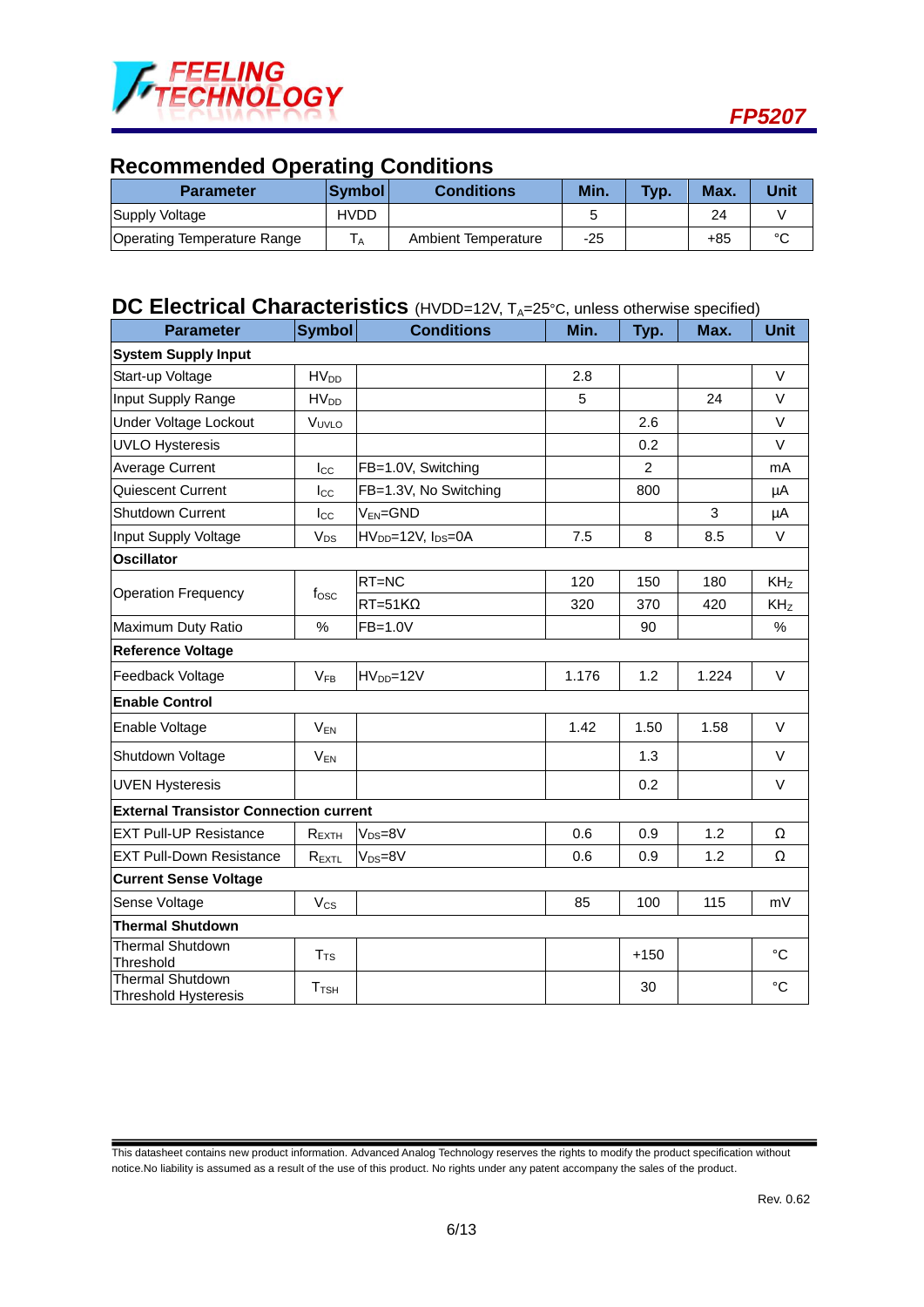



## **Typical Operating Characteristics**

 $(T_A=25^{\circ}C,$  unless otherwise specified)



This datasheet contains new product information. Advanced Analog Technology reserves the rights to modify the product specification without notice.No liability is assumed as a result of the use of this product. No rights under any patent accompany the sales of the product.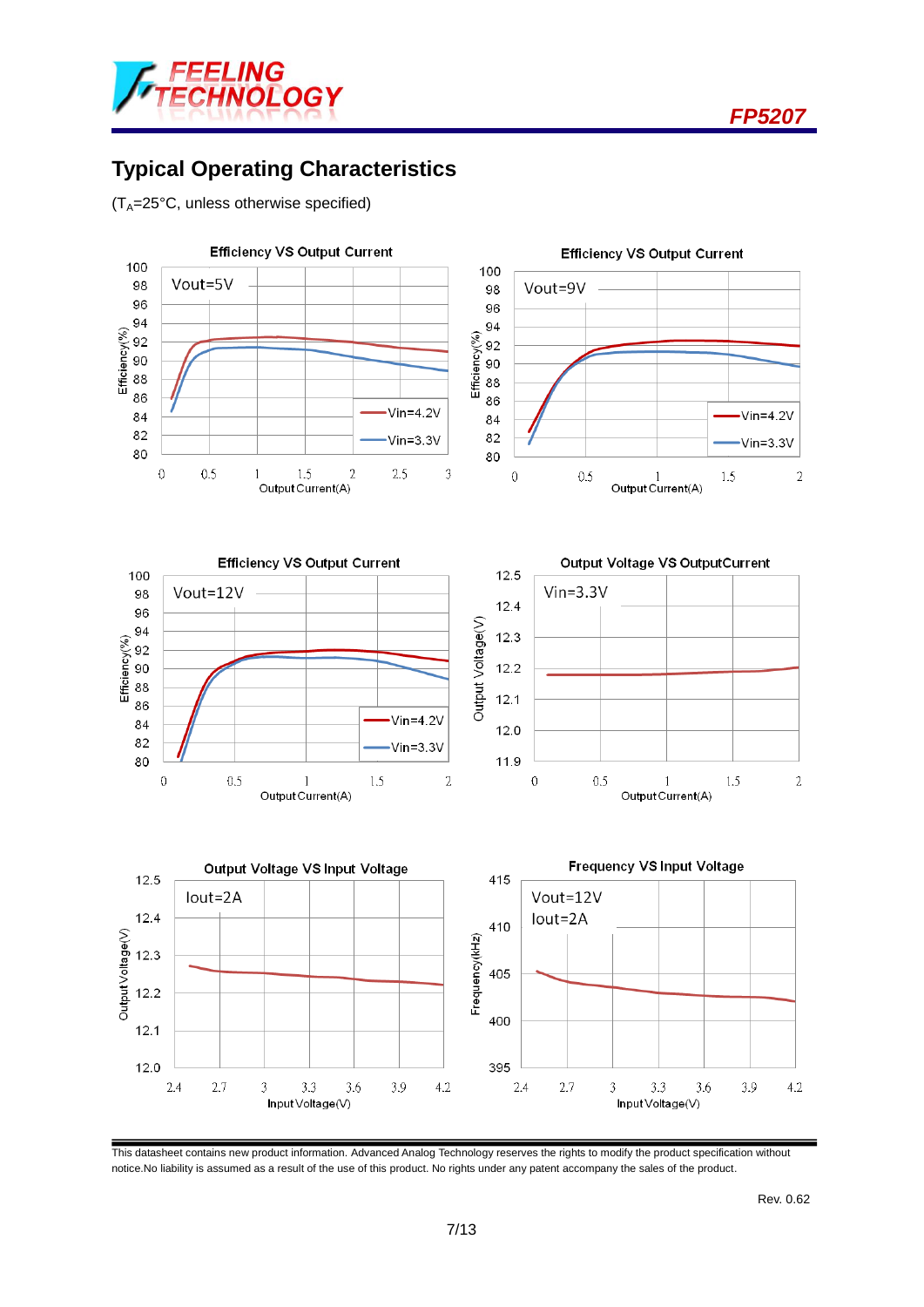

## **Function Description**

#### **Operation**

The FP5207 is current mode boost controller. It operates with pulse width modulation (PWM). The internal resistive divider provides 1.2V reference for the error amplifier. It changes to PSM mode when the output is light load. In PSM mode, it can reduce switching lose to raise efficiency, but the output ripple is bigger.

#### **Soft Start Function**

After the IC is enabled, the output of error amplifier is clamped by the internal soft-start function, which causes PWM pulse width increasing slowly and thus reducing input surge current during power on.

#### **Oscillator**

The oscillator frequency can be set from 100KHz to 1000KHz by external resistance. Acceptable resistance values range from 220KΩ to 17KΩ. The frequency is 150KHz when the resistance is unconnected. The relationship between the timing resistance RT and frequency is shown in Figure1. The oscillator frequency can be calculated using formula below.



RT(KΩ) =  $\frac{17000}{f_{\text{QSC}}(KHz) - 25}$ OSC

This datasheet contains new product information. Advanced Analog Technology reserves the rights to modify the product specification without notice.No liability is assumed as a result of the use of this product. No rights under any patent accompany the sales of the product.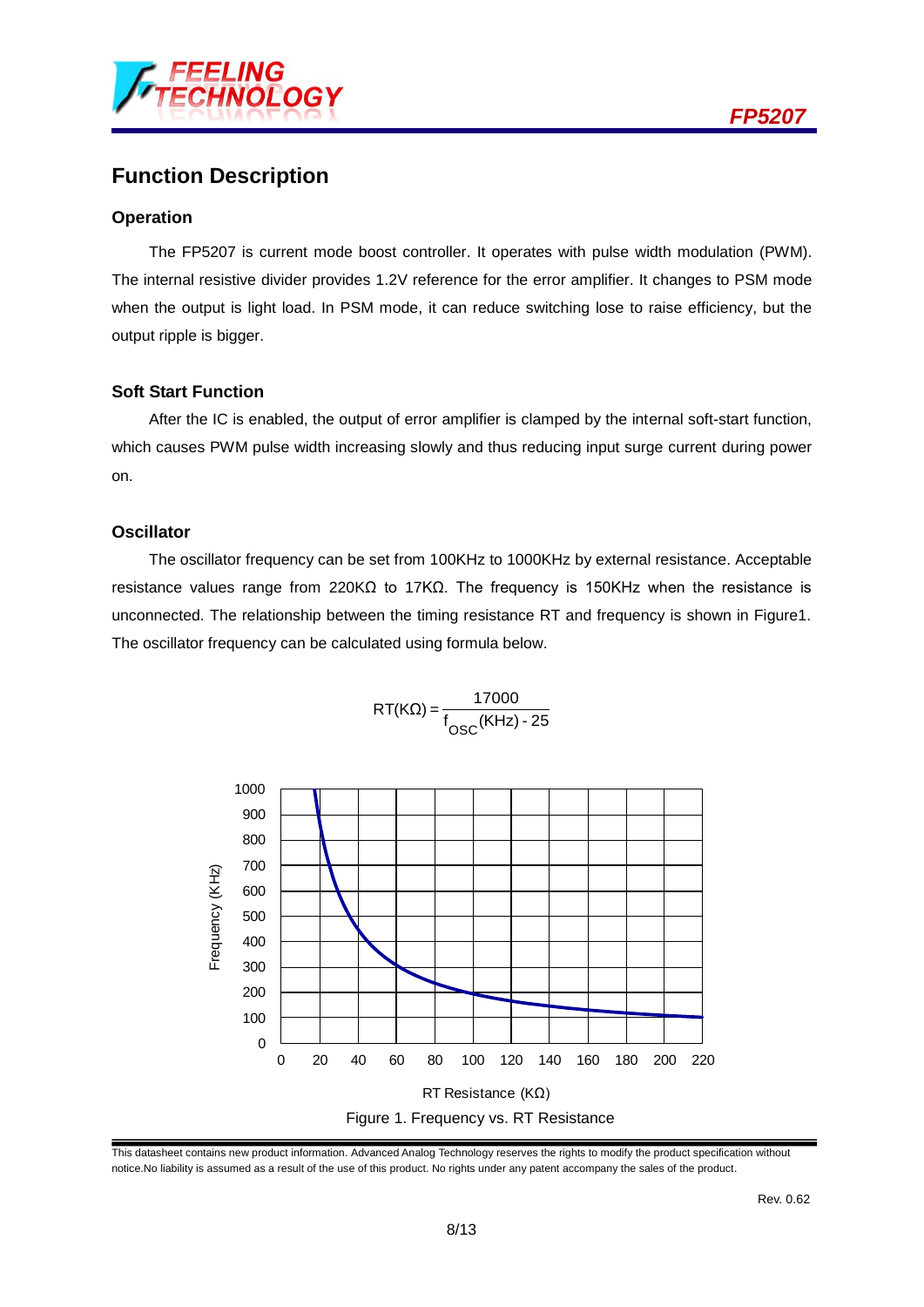

#### **Enable Mode / Shutdown Mode**

Input voltage connects to EN pin through a resistive divider to set UVLO threshold. FP5207 is enabled when EN voltage greater than 1.5V. The EN voltage is lower than 1.3V to shutdown it. In shutdown mode, to turn off circuitry includes EXT signal, VDS voltage, and supply current of HVDD reduces less than 3μA. The EN hysteresis voltage is 0.2V. HVDD voltage may be lower than 5V, it can't use a resistive divider to set UVLO threshold. For instance, input voltage is from 3V to 4.2V, HVDD pin connects to output 12V, when UVLO is triggered to shut down FP5207, HVDD and output are approximately input voltage. If the applications don't need to set UVLO, the EN connects to input voltage through resistance 200KΩ, and EN internal clamping circuit limit  $V_{EN}$  is under 5.5V.

#### **Current Sense Control**

External switching MOSFET is turned on inductor current flows across the current sense resistor to generate  $V_{CS}$ .  $V_{CS}$  provides part of current mode control loop. Internal leading-edge blanking is provided to prevent premature turn off the switching MOSFET in each switching cycle.

#### **Current Limit Setting Resistor (R<sub>CS</sub>)**

 $R_{CS}$  is connected between CS pin and ground, its calculation formula is as below. Where 0.085V is minimum threshold voltage of current sense, ILp is peak inductor current, and the factor 1.3 provides a 30% margin for tolerances.



According to following equations calculate the peak inductor current ILp. Where ILavg is the average inductor current, ILpp is the peak-to-peak inductor current, Vout is the output voltage, Iout(max) is the output maximum current, Eff is the efficiency, Fs is the switching frequency, and the L is inductance.

$$
ILp = ILavg + \frac{ILpp}{2}
$$

Vin  $\times$  Eff  $ILavg = \frac{Vout \times lout(max)}{Vinn \cdot Fff}$ 

This datasheet contains new product information. Advanced Analog Technology reserves the rights to modify the product specification without notice.No liability is assumed as a result of the use of this product. No rights under any patent accompany the sales of the product.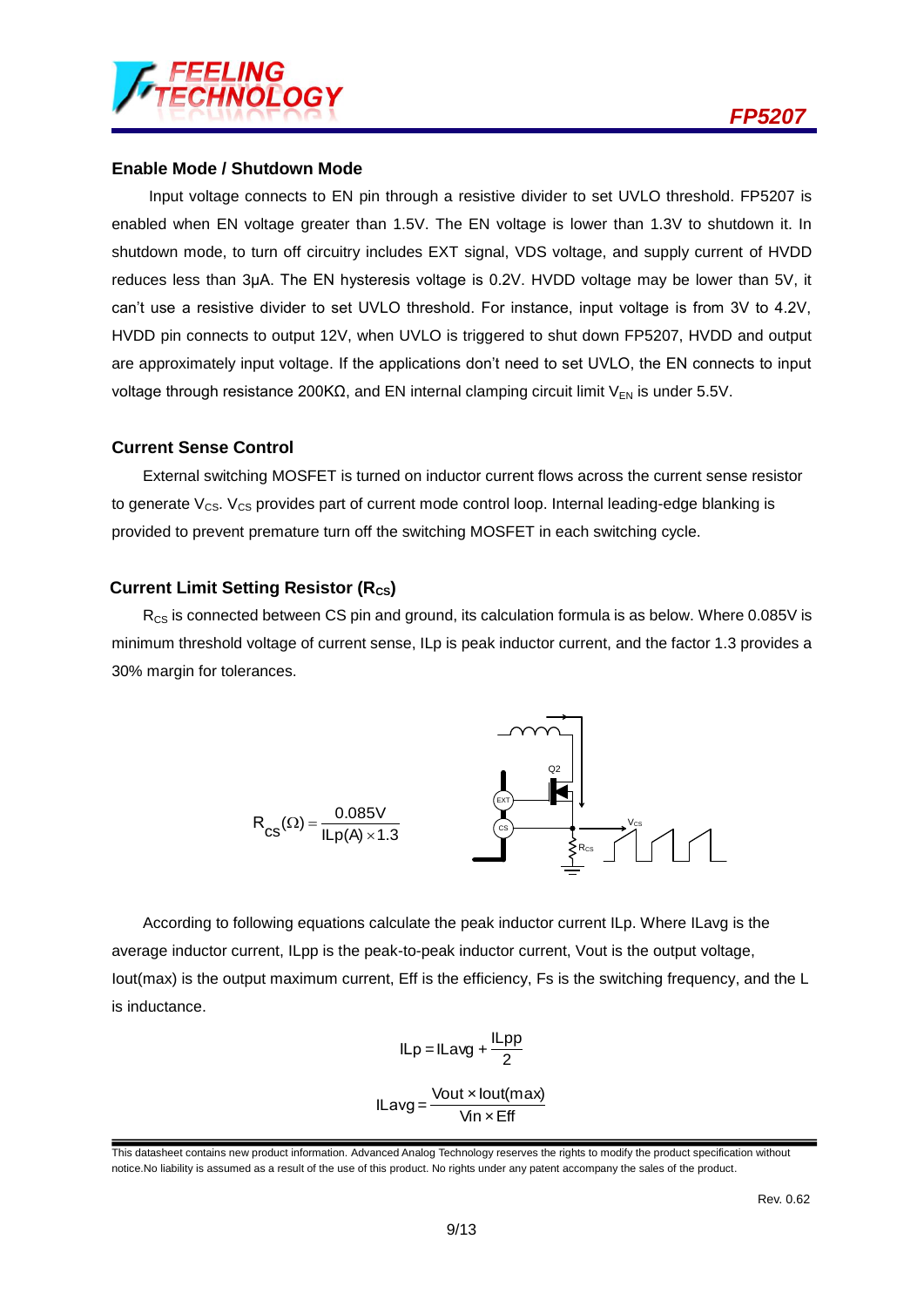

$$
ILpp = \left\langle \frac{V_{in}}{V_{out}} \right\rangle^{2} \times \left\langle \frac{V_{out} - V_{in}}{Fs \times lout(max)} \right\rangle \times \left\langle \frac{Eff}{L} \right\rangle \times ILavg
$$

#### **Thermal Shutdown Protection**

The IC will shut down automatically when the internal junction temperature exceeds +150°C. The device can restart until the junction temperature drops below +120°C approximately.

### **Application Information**

#### **Inductor Selection**

The Inductance value is decided based on different condition. 3.3µH to 47uH inductance value is recommended for general application circuit. There are three important inductor specifications, DC resistance, saturation current and core loss. Low DC resistance has better power efficiency. The inductance is calculated using formula. Where Vout is output voltage, Fs is switching frequency, Iout is output maximum current, Eff is boost efficiency and r is the ratio of the inductor peak-to-peak ripple current to the average DC inductor current at full load current. r is recommended between 0.3 and 0.5.

$$
L = \left< \frac{Vin}{Vout} \right>^2 \times \left< \frac{Vout - Vin}{Fs \times lout(max)} \right> \times \left< \frac{Eff}{r} \right>
$$

#### **Capacitor Selection**

Output capacitor is required to maintain the DC voltage during switching. Low ESR capacitors are preferred to reduce the output voltage ripple. Ceramic capacitor of X5R and X7R are recommended, which have low equivalent series resistance (ESR) and wider operation temperature range.

#### **Diode Selection**

Schottky diodes with fast recovery times and low forward voltages are recommended. Ensure the diode average and peak current rating exceed the average output current and peak inductor current. In addition, the diode's reverse breakdown voltage must exceed the output voltage.

#### **Output Voltage Programming**

The output voltage is set by a resistive voltage divider from the output voltage to FB. The output voltage is:

$$
V_{\text{OUT}} = 1.2 V \times \left\langle 1 + \frac{R11}{R12} \right\rangle
$$

This datasheet contains new product information. Advanced Analog Technology reserves the rights to modify the product specification without notice.No liability is assumed as a result of the use of this product. No rights under any patent accompany the sales of the product.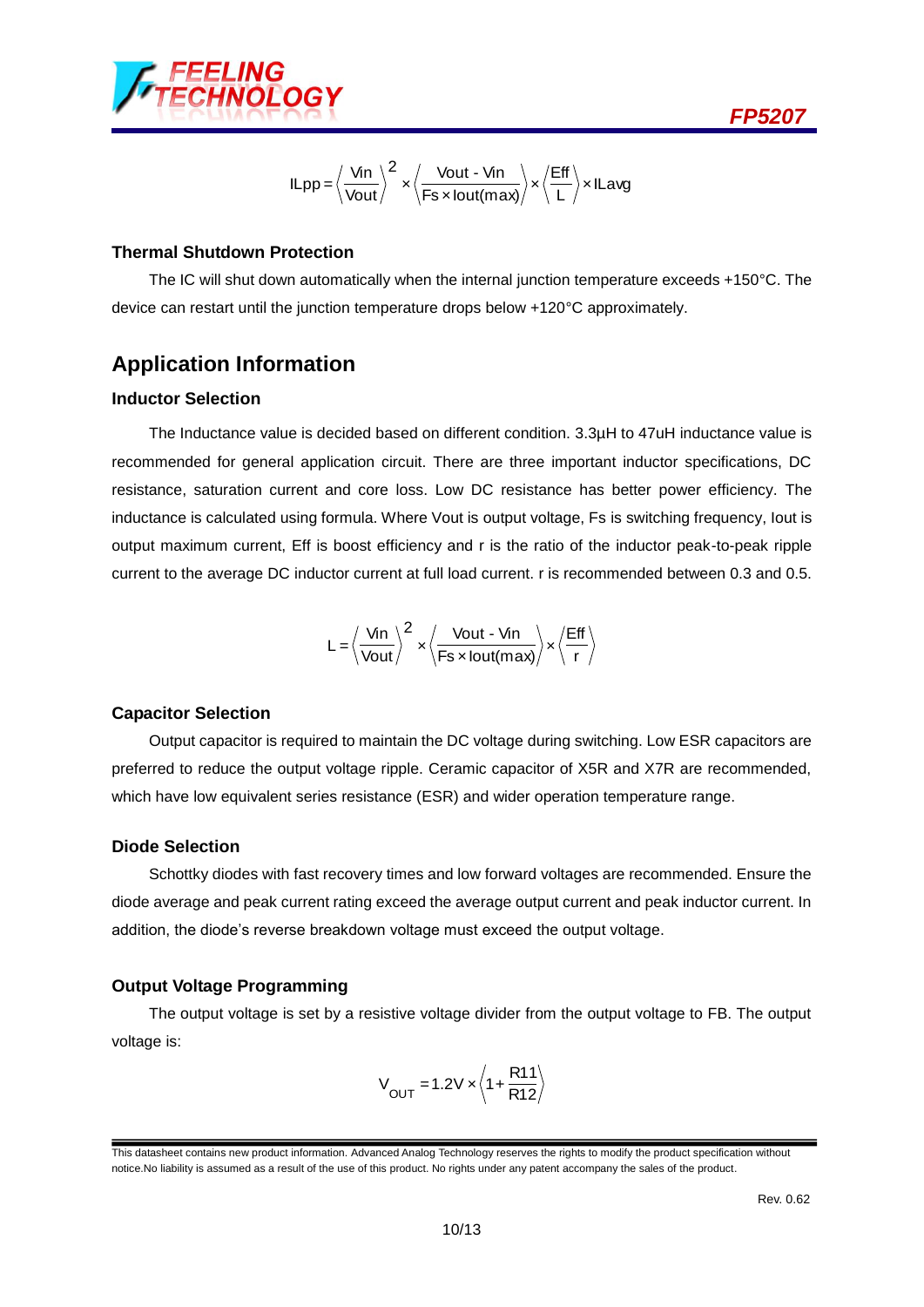

#### **Layout Considerations**

- 1. The power traces, consisting of the GND trace, the MOS drain trace and the  $V_{IN}$  trace should be kept short, direct and wide.
- 2. Layout switching node MOS drain, inductor and schottky diode connection traces wide and short to reduce EMI.
- 3. Place C6 nearby HVDD pin as closely as possible to maintain input voltage steady and filter noise.
- 4. Resistive divider R11 and R12 must be connected to FB and GND pin directly and as closely as possible.
- 5. FB is a sensitive node. Please keep it away from switching node, MOS drain.
- 6. The GND of the C1, C2, C7 and C8 should be connected close and together directly to a ground plane.
- 7.  $R_{CS}$  must be connected to CS and GND pin directly and as closely as possible.
- 8. The output capacitor C7 and C8 should be connected close and together directly to the ground of R<sub>cs</sub>.

**V**OUT GND  $\sqrt{1}$  $2E$  EN 3  $\boxed{4}$  FB RT  $\boxed{5}$ CS <u>| 6</u>  $\overline{Z}$  Via to  $V_{\text{IN}}$ <sup>8</sup> <sup>V</sup>IN Via to V<sub>IN</sub> Via to  $\rm V_{\rm OUT}$ Via to GND L1  $C7 \equiv C8$ D1  $\begin{array}{c} \text{C6} \ \text{C6} \end{array} \begin{array}{c} \text{C6} \ \text{C6} \end{array}$ Q2 R1  $\begin{bmatrix} 1 & 1 & 1 \\ 1 & 1 & 1 \\ 1 & 1 & 1 \end{bmatrix}$  C5  $\begin{bmatrix} 1 & 1 & 1 \\ 1 & 1 & 1 \end{bmatrix}$ C13 <sup>C</sup> R5 <sup>4</sup> R3  $\overline{C_1}$   $\overline{C_2}$   $\overline{C_3}$ FP5207  $EXT$  $8$ VDS EXT<br>EN HVDD COMP GND R6 Via to  $V$ ia to GND  $\begin{array}{|c|c|c|c|c|}\n\hline\n\text{V} & \text{L} & \text{L} & \text{L} & \text{L} \\
\hline\n\end{array}$   $\begin{array}{|c|c|c|c|c|}\n\hline\n\text{V} & \text{L} & \text{L} & \text{L} & \text{L} \\
\hline\n\end{array}$ 

**Suggested Layout**

This datasheet contains new product information. Advanced Analog Technology reserves the rights to modify the product specification without notice.No liability is assumed as a result of the use of this product. No rights under any patent accompany the sales of the product.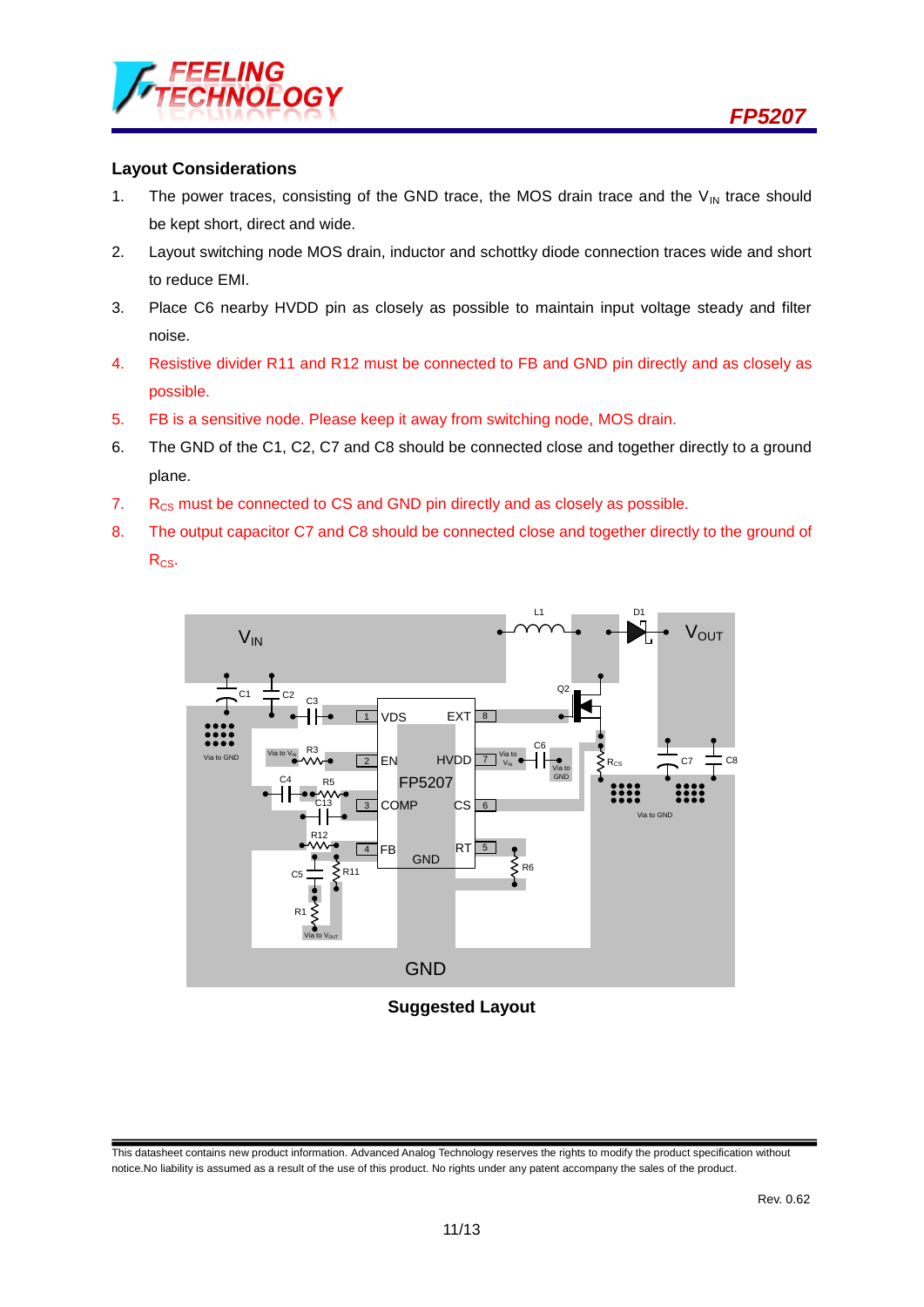

# **Application Information**





#### **Note:**

- 1. The X5R and X7R of ceramic capacitors are recommended to choose.
- 2. R9 and C9 are added for reducing EMI (Electromagnetic Interference).

This datasheet contains new product information. Advanced Analog Technology reserves the rights to modify the product specification without notice.No liability is assumed as a result of the use of this product. No rights under any patent accompany the sales of the product.